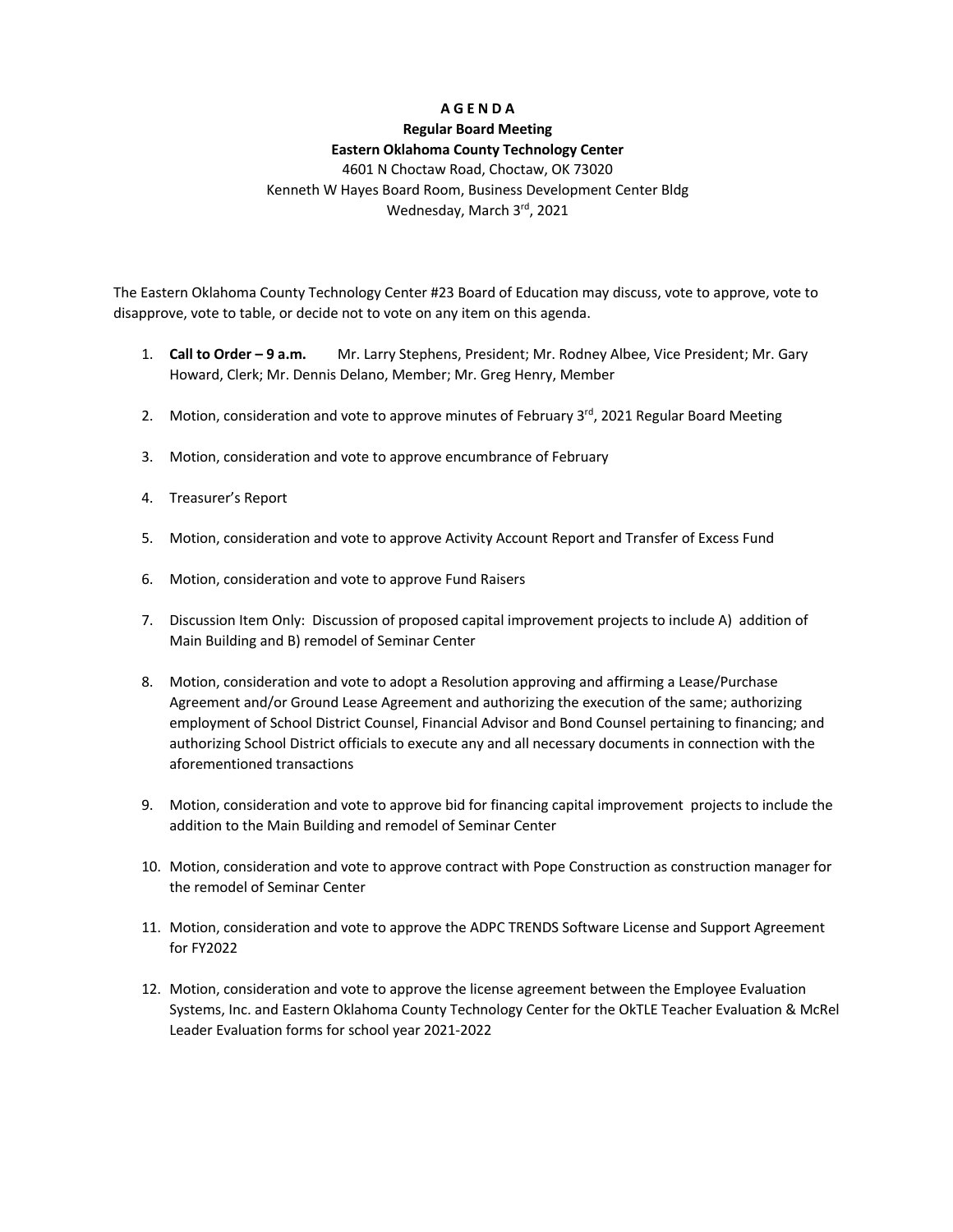Agenda March 3rd, 2021 Page 2

- 13. New Business: In accordance with *Okla. Stat. tit. 25, §311(A) (9)*, "new business" means any matter not known about or which could not have been reasonably foreseen prior to the time of posting of the agenda.
- 14. Superintendent's report

Proposed Executive Session for the purpose of discussing the following so the board can return to open session and take action pursuant to Executive Session Authority: *Okla. Stat. tit. 25, §307(B)(1),(3) and (7).* The following items are proposed for discussion during the Executive Session:

- a. Employments as Listed on Personnel Report Attachment A
- b. Re-Employment of Certified Personnel on Personnel Report Attachment A
- c. Re-Employment of Non-Certified Personnel Staff on Personnel Report Attachment A
- d. Resignation as Listed on Personnel Report Attachment A
- 15. Motion and vote to convene in Executive Session
- 16. Motion and vote to return to Open Session
- 17. Board President's Statement of Executive Session Minutes
- 18. Motion, consideration and vote to approve, disapprove or table the following:
	- a. Employments as Listed on Personnel Report Attachment A
	- b. Re-Employment of Certified Personnel on Personnel Report Attachment A
	- c. Re-Employment of Non-Certified Personnel Staff on Personnel Report Attachment A
	- d. Resignation as Listed on Personnel Report Attachment A
- 19. Board Comments
- 20. Motion and vote for approval to Adjourn
- Agenda Posted: Friday, February 26<sup>th</sup>, 2021 by 1 o'clock p.m. Front door of Business Development Center building

Posted by:

Minutes Clerk

The next Regular meeting of the Board is: Wednesday, April 7<sup>th</sup>, 2021 9:00 a.m. Kenneth W Hayes Board Room